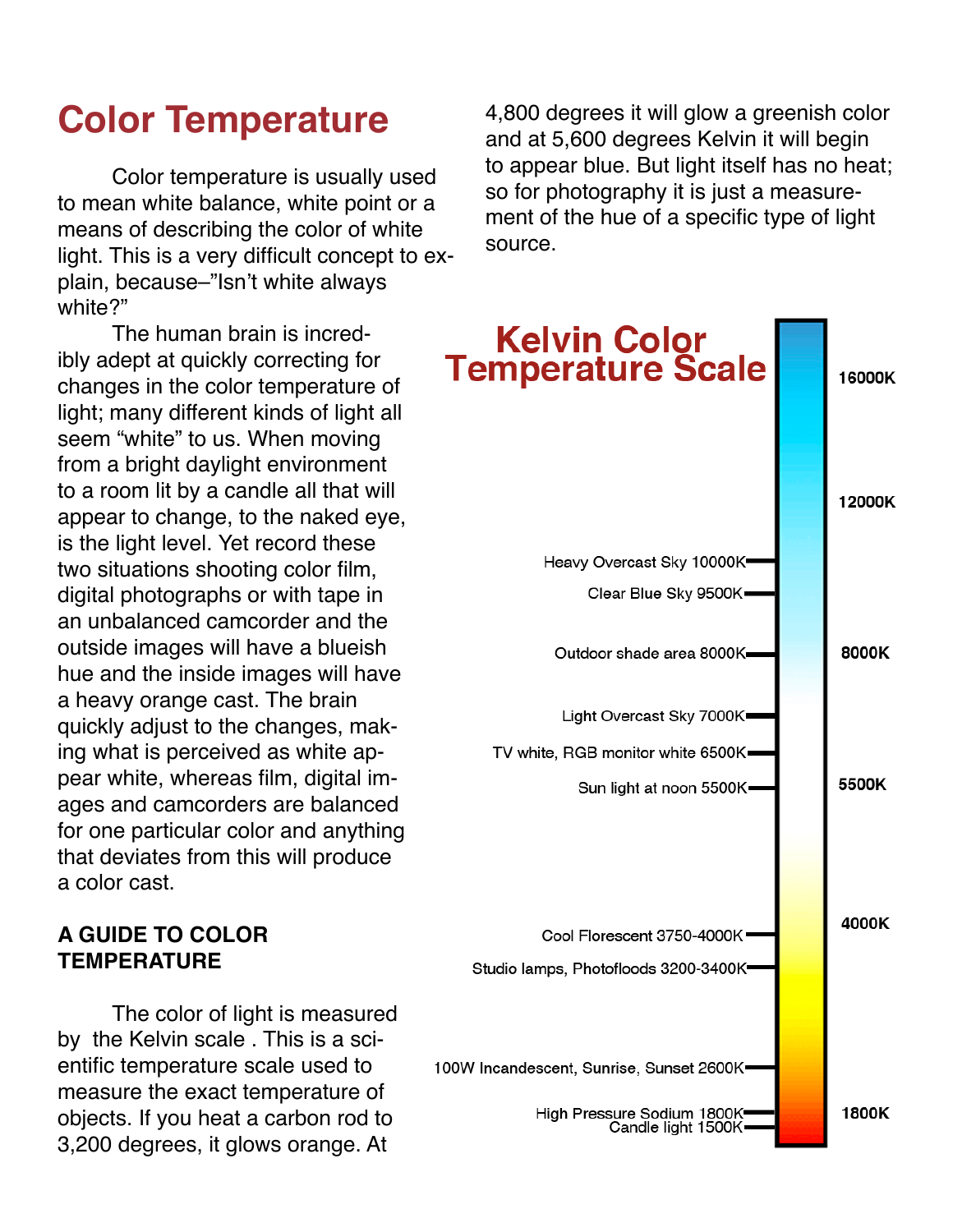The average noon daylight (5500K) is white. This is the color temperature that will record white objects as white in color and all other colors in that image will appear natural on film, in digital images or video tape. If you shoot in conditions that have a higher temperature, such as high mountains on a snowy day, the image will start to become bluer. Shoot in conditions below the 5500K, such as late in the afternoon during the summer, temperature and images will increasingly become more orange.

# **INCANDESCENT LIGHTS**

These color shifts don't just relate to daylight conditions, artificial light also introduce a different full array of color cast.

Incandescent lights give a very warm orange to yellowish color cast. A common 100-watt light bulb, for example, is only about 2600 to 2,850K. A candle flame is even more red – at about 1,900K.

# **FLUORESCENT LIGHTS**

Videos or photographs taken under standard fluorescent lights often exhibit a greenish-blue cast. Fluorescent lamps belong to the group of lighting devices that are glass tubes filled with metal vapor with electrodes at each end.

Unlike tungsten-type lights, standard fluorescent lamps have a broken spectrum. Instead of a relatively smooth mix of colors from infrared to ultraviolet, fluorescent light has sharp bands or spikes of color-primarily in the blue-green areas. Even though the eye will not notice these spikes, color shifts can result with video.

# **TV & COMPUTER MONITORS**

Professional TV monitors use a standardized set of SMPTE color phosphors that create "white" at 6,500K. This is bluer than sunlight, and much bluer than incandescent light.

The color temperature of most home TV sets is considerably higher than 6,500K – commonly 7,100K in the United States and 9,300K in Japan. TV sets sold in most European countries are much closer to the 6,500K standard.

One of the reasons for the high color temperature in U.S. and Japanese sets is the consumer desire for bright, saturated colors, which are easier to create when there is a large blue component in the phosphor mix used to coat the screen.

#### **WHITE BALANCE**

If you photograph with a film and want to have realistic Color Balance in a daylight setting, you should use daylight film that matches the Color Temperature of daylight. If you shoot with a film indoors with incandescent lighting, you would either choose Tungsten film to balance the Color Temperature. If you are shooting digitally, however, achieving Color Balance in any lighting situation is just a matter of setting the "White Balance" in the camera.

To set the "white balance" on a camcorder, find the white balance button. Closely point the camera lens towards a white paper and activate the button.

Digital camera often have an array of white balance settings such as incandescent, fluorescent, direct sunlight and flash. Set this "white" to the correct lighting